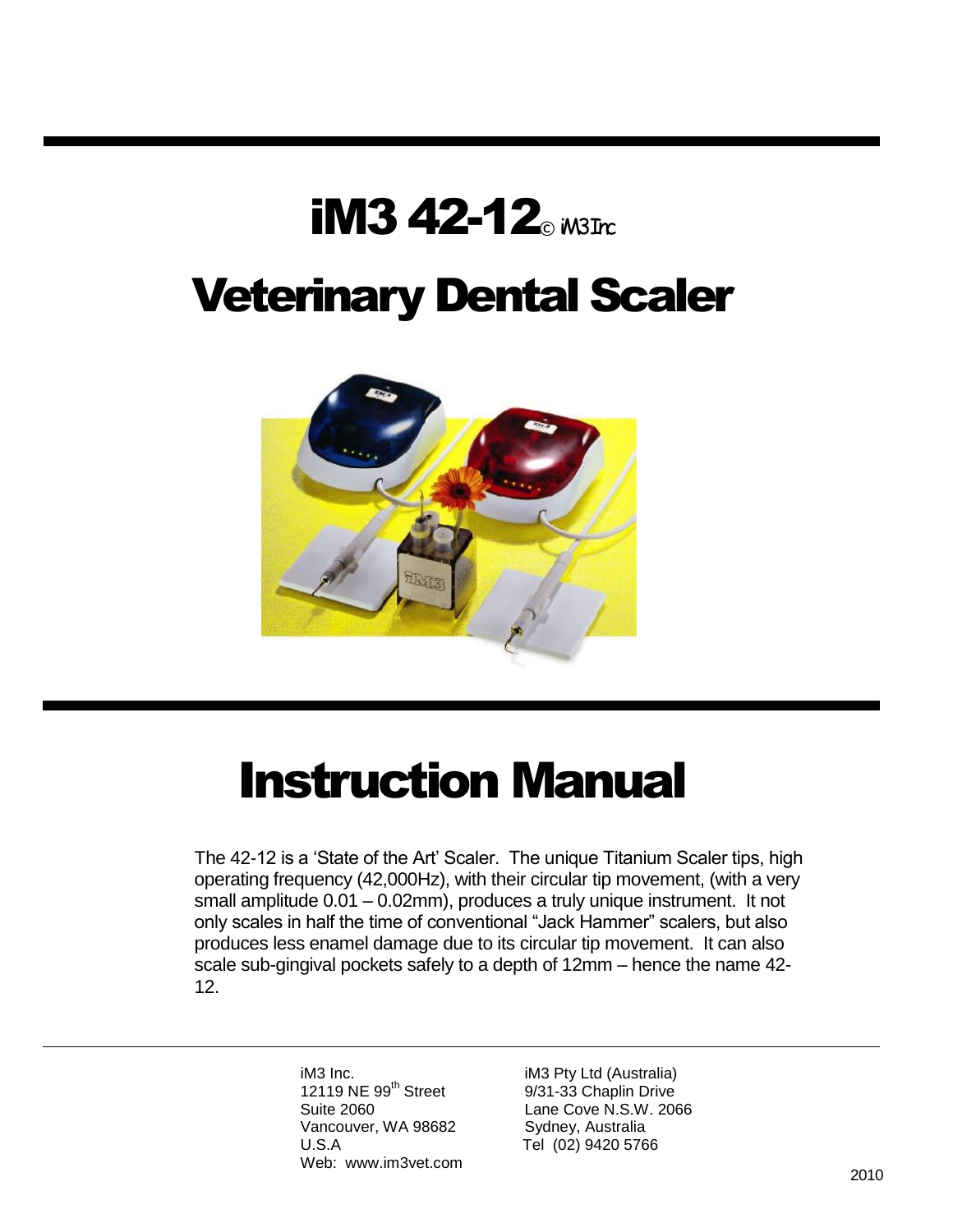### 42-12 Scaler Unit Components

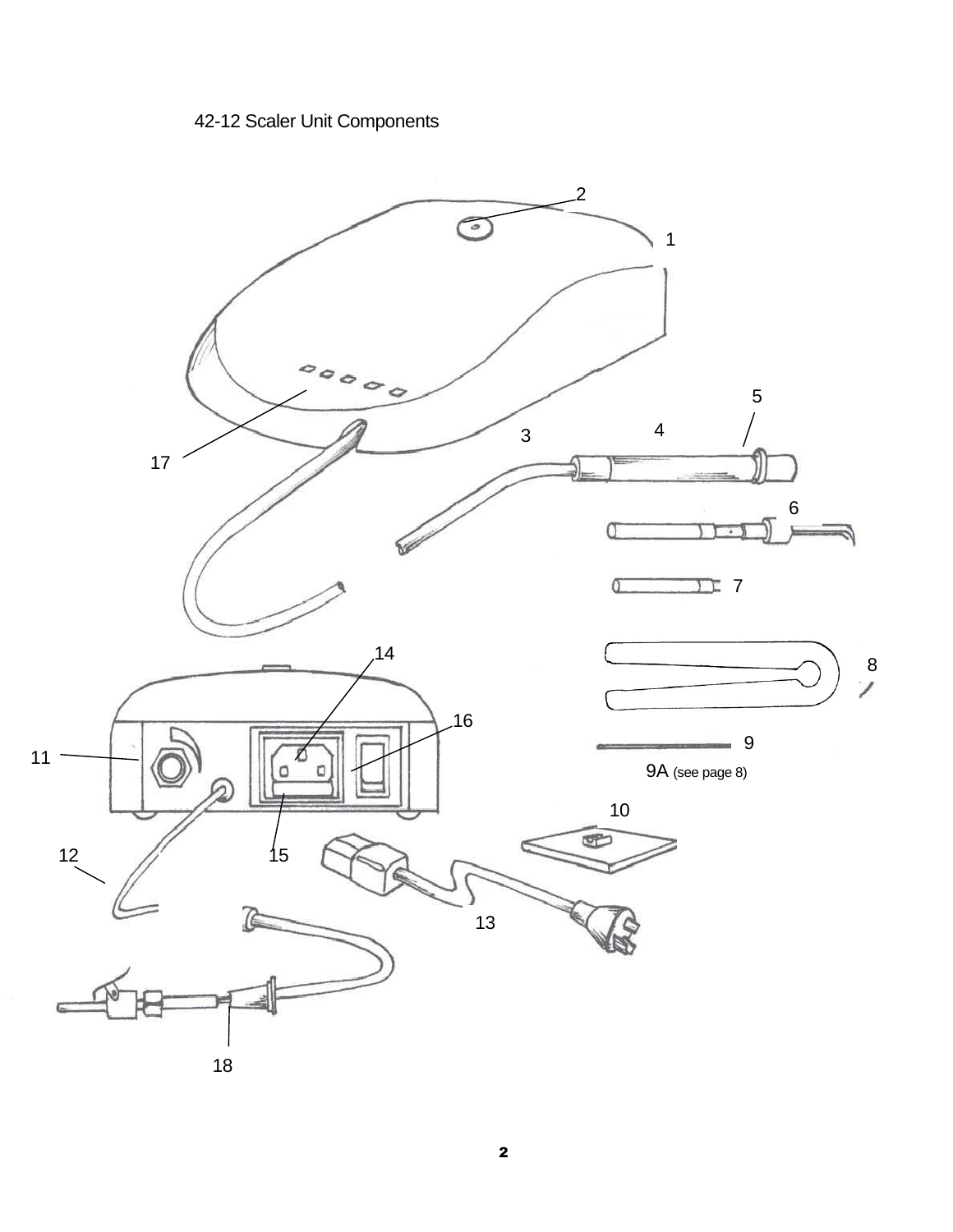## **Components of the iM3 42-12 Scaler Unit:**

- 1) Control Center
- 2) Power adjustment contact
- 3) Handpiece tubing with connector #O6950
- 4) Handpiece AUS #O6900 US #O1002
- 5) Control On/Off switch ring
- 6) Tip Insert- see p8
- 7) Ferrite Rod (Stack) AUS #O6860 US #O1291
- 8) Rod Pliers AUS #O6882 US #O1295
- 9) Steel Pin AUS #O6880 US #O1293
- 9a) Ferrite Rod Holder AUS #O6865 US #O1292
- 10) Corian Handpiece Holder AUS #O6925 US #O8000
- 11) Coolant flow control needle valve #I6780 US #P7056
- 12) Coolant supply tube (water or CLS), maximum 3 bar #O6930
- 13) Power Cord 110/240V AUS #06910 US #O2197
- 14) Power Cord Socket, power consumption 20 watts
- 15) Fuse Holder with spare fuse Fuse Slow Blow 400mA 250V #O6891
- 16) On/Off Mains Power Switch
- 17) Power setting display Lights
- 18) Coolant Filter #W0530 US #P7235

#### **The iM3 42-12 comes with 2 tip inserts.**

- 1. A Universal Tip approximately 12mm (1/2") long and US #O0809
- 2. A Perio Tip 18mm (3/4") long. See p8 for tips US #O0806

#### **Each unit is supplied with all of the above**

#### *Optional extra:*

A Beaver Tail (Standard Straight) is available for gross debridement US #O0805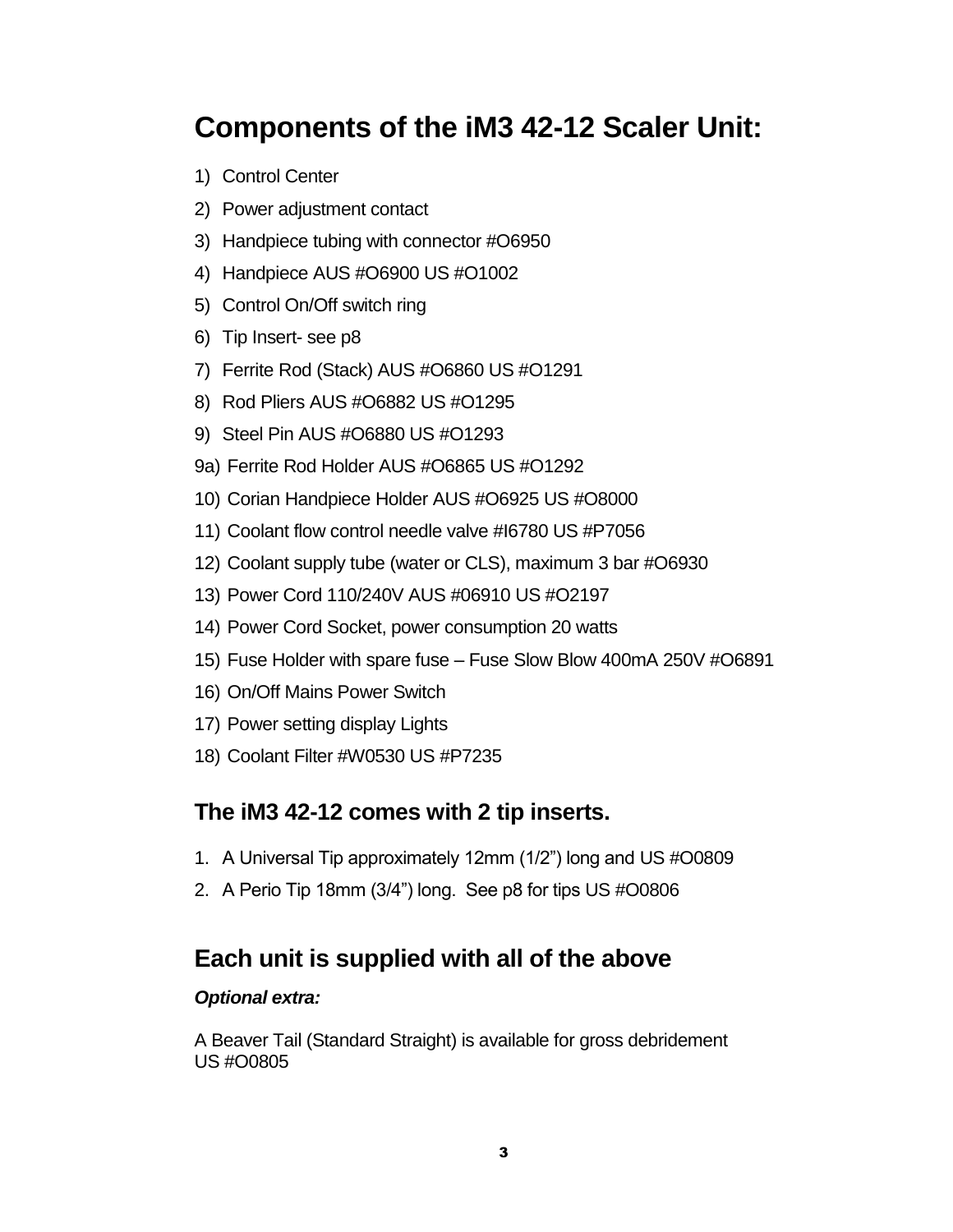## A. GETTING STARTED

Control Box:

- 1. Insert the power cord into the rear of your unit (14). The unit automatically adjusts to either 110V or 240V AC.
- 2. Connect the coolant supply tube to your coolant supply Pressure should not exceed 3 BAR (40 psi). A pump up pressure tank is also available.

## B. HANDPIECE AND TIP INSERT

- 1. Connect the handpiece tubing (3) with the rear of the handpiece (4)
- 2. Insert an instrument tip (6) into the handpiece with a twisting motion until fully seated.

## C. CORIAN HANDPIECE HOLDER

- 1. This holder is designed to reduce Stack (7) breakage by preventing the Handpiece accidentally falling on the floor this usually occurs when the Handpiece is placed on the table while adjusting the animal"s head. Position the Corian Handpiece Holder right at the animals head, and make a habit of every time you put the Handpiece down, place it in the holder. It will help reduce accidental stack breakage.
- 2 The iM3 2000 Professional Dental Unit has a handpiece holder on the front for the 42-12.

## D. POWER SETTINGS

1 The Actual power setting (17) can be seen through the Top of the Control Box. One light indicates lowest power and five lights indicate maximum power. A touch on the power adjusting spot (2) will alter the power setting. One light (minimum power) is approximately 25% of maximum power. Normal scaling is 2 or 3 lights illuminated.

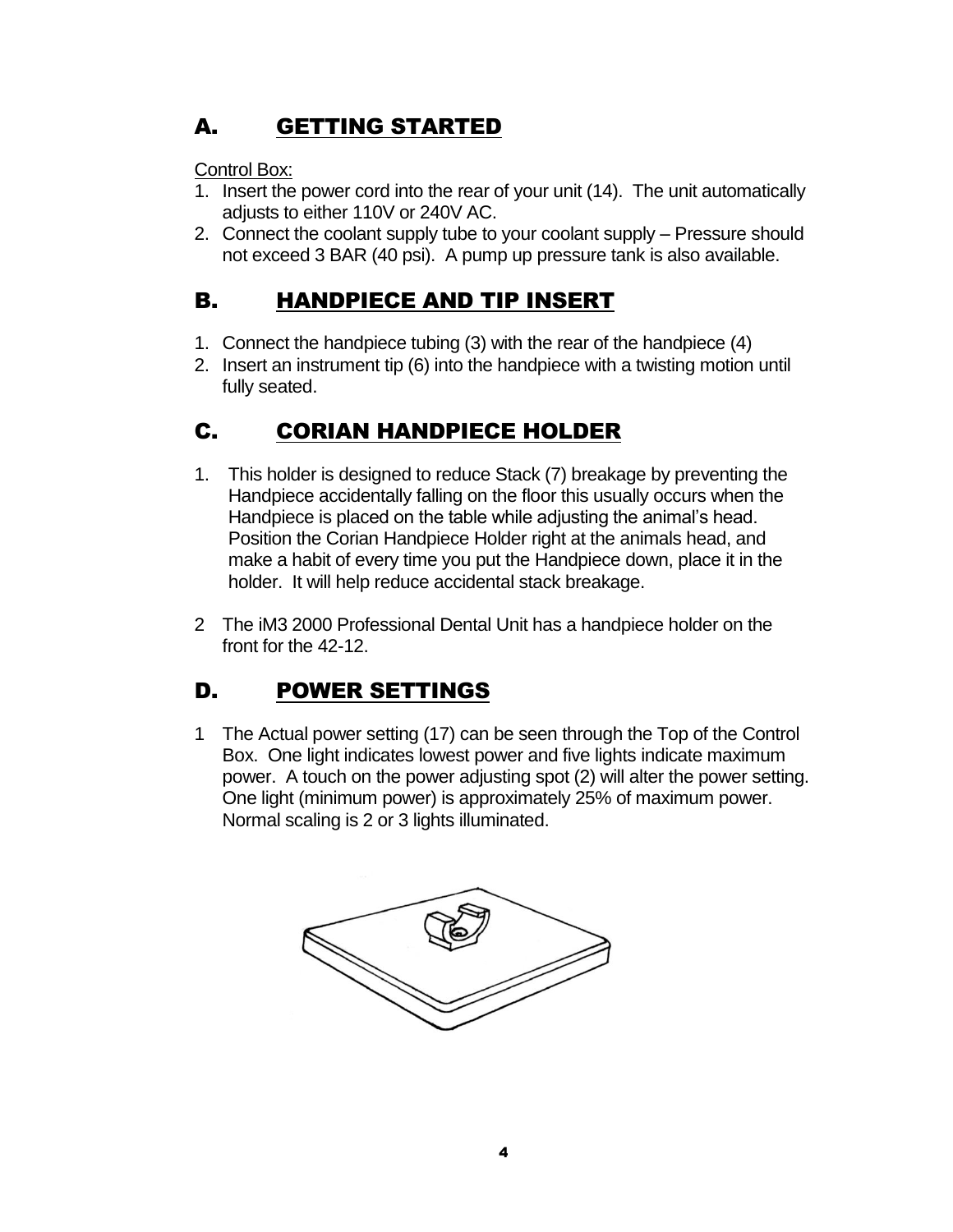#### E. OPERATION

- 1. The 42-12 is turned on or off at the rear of the Control Box (16). When "On", the switch will be illuminated red. The Power lights will also be illuminated.
- 2. The Handpiece tip is activated by sliding the silver control ring (5) to the "ON" position (away from the instrument tip), causing the tip to vibrate and the coolant to flow. Make sure the adjusting knob on the coolant valve (11) is turned anti-clockwise to allow the coolant to flow.



- 3. Tip Vibration Power setting (Amplitude). Touching the power adjusting spot on the top of the Control Box (2) will alter the amplitude (Power setting). Power adjustments should only be made with the handpiece control ring in the 'OFF' position.
- 4. Scaling in General. The unique circular movement of the 42-12 tip provides a gentle, but highly efficient means of scaling a tooth. The circular motion with the high frequency and small amplitude, produces a very smooth result without hammering or scratching the tooth.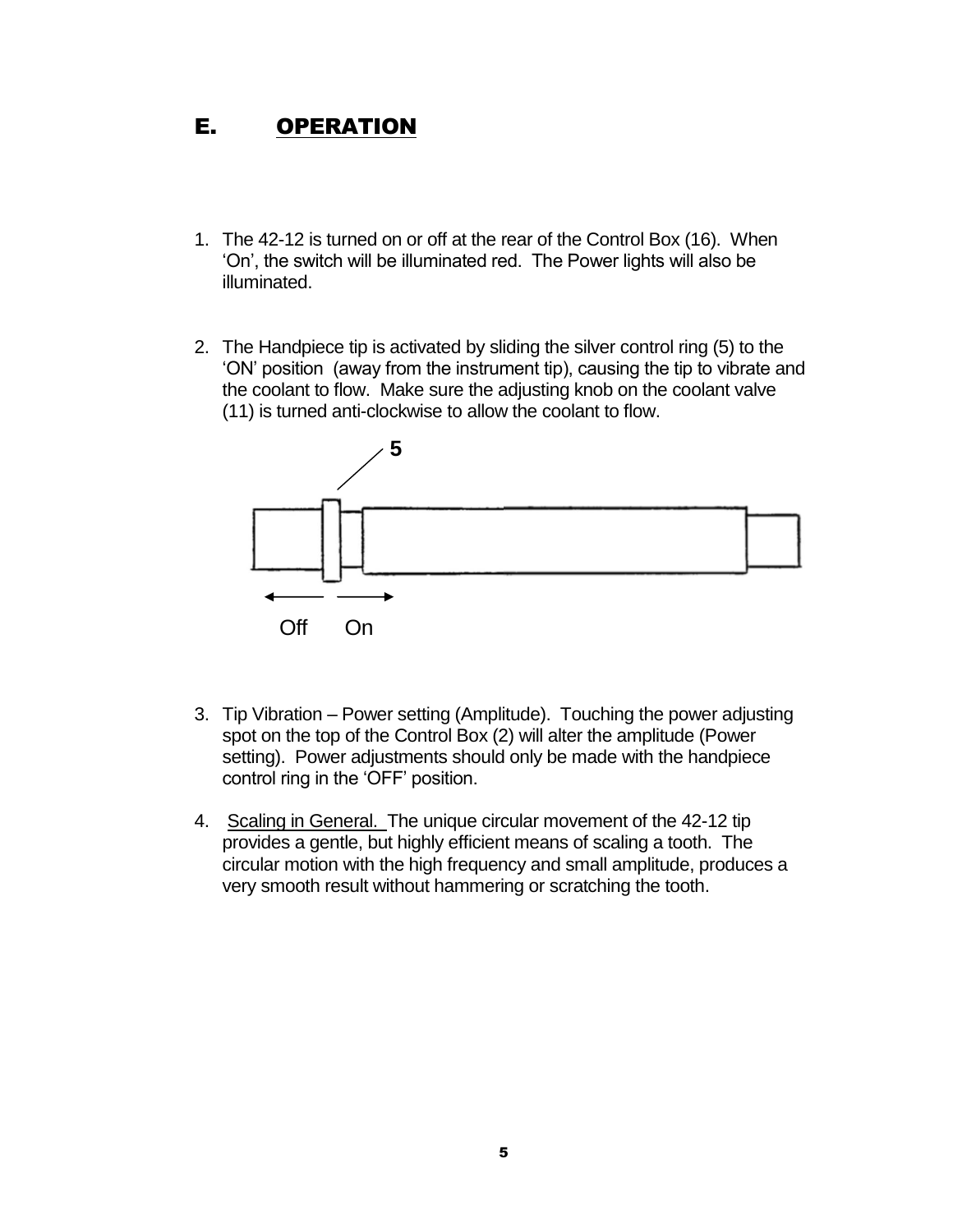### F. OPERATING TECHNIQUE

It is important to use the 42-12 correctly to benefit from its unique features.

1. Always use the tip parallel to the tooth, with the side of the tip on the tooth.



- 2. Do not use the tip as a pick or chisel at right angles to the tooth, as this will scratch the enamel. Animal enamel is considerably thinner than human tooth enamel, and therefore more prone to damage.
- 3. Apply lightly to the tooth surface, sweeping back and forth as though one was painting the teeth with a paintbrush. Keep the tip moving. Use the tip to probe deep pockets, but always parallel to the tooth surface.
- 4. As the tip operates in a 360º circular motion, easy access is guaranteed, as all surfaces are active and there are no dead zones.
- 5. The circular motion actually brushes the teeth, rather than "hammering" them, and produces more of a polishing effect, rather than a scratching effect, as with other units.

#### NOTE: Increased pressure will not improve efficiency or the time taken to complete the procedure.

6. Coolant flow control (11). Adjust the spray to achieve a fine mist. The use of CLS is recommended in animals. Correct dilution is important (Read Manufacturer"s Recommendations) as over dilution may cause the chlorhexadine to deposit small crystals.

NOTE: The use of any other solution other than CLS or distilled water in the 42-12 will void all warranties. CLS has been used successfully in air driven Dental Units and ultrasonic scalers since 1993.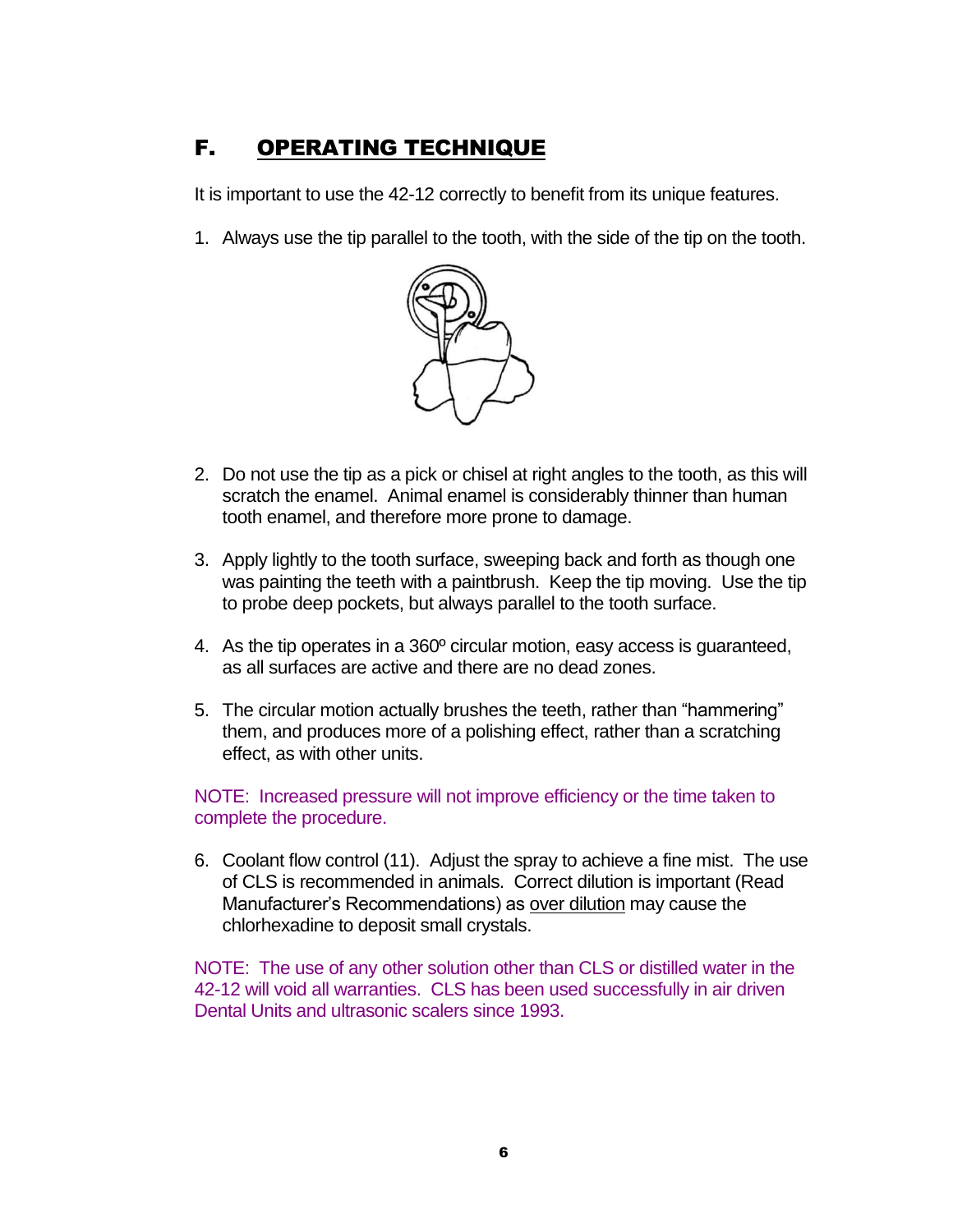- 7. Changing Scaler Tips.
- a. Hold the scaler tip by the metal collar, and twist out of the handpiece. A twisting motion is recommended as the best way of removing and inserting scaler tip inserts through the internal handpiece sealing O ring.
- b. Shake the Handpiece to remove coolant liquid.
- c. Insert new scaler tip insert with a twisting motion until fully seated.

**CAUTION:** Avoid contact with temporary restorations, or porcelain crowns. Avoid contact with the tongue or mucosa with the un-cooled part of the tip.

8. Life expectancy of the scaler Tip. As the tip wears, due to use, the efficiency will be reduced. If performance is reduced, check that the Ferrite Rod (7) is tight and that no foreign matter is in the handpiece. A loose ferrite rod is the most common cause of poor tip efficiency. Change the ferrite rod to see if an improvement can be gained – If no improvement is found, a new tip is indicated. Tip wear can be reduced by the use of CLS, as it contains glycerin, which will help lubricate the tip and reduce tip wear.

Instrument tips that are bent, or scratched should be discarded immediately.

Do not think the "jack hammer" of other scalers improves efficiency. The 42- 12 operates by using ultrasonic frequency, along with mechanical movement to remove and breakdown calculi. The Ultrasonic sound will also destroy the cell wall of bacteria within a 1 to 2mm proximity, promoting improved dental mouth hygiene in your patients, particularly in deep sub-gingival pockets. The use of CLS with its chlorhexadine will further improve the disinfecting of such gingival pockets.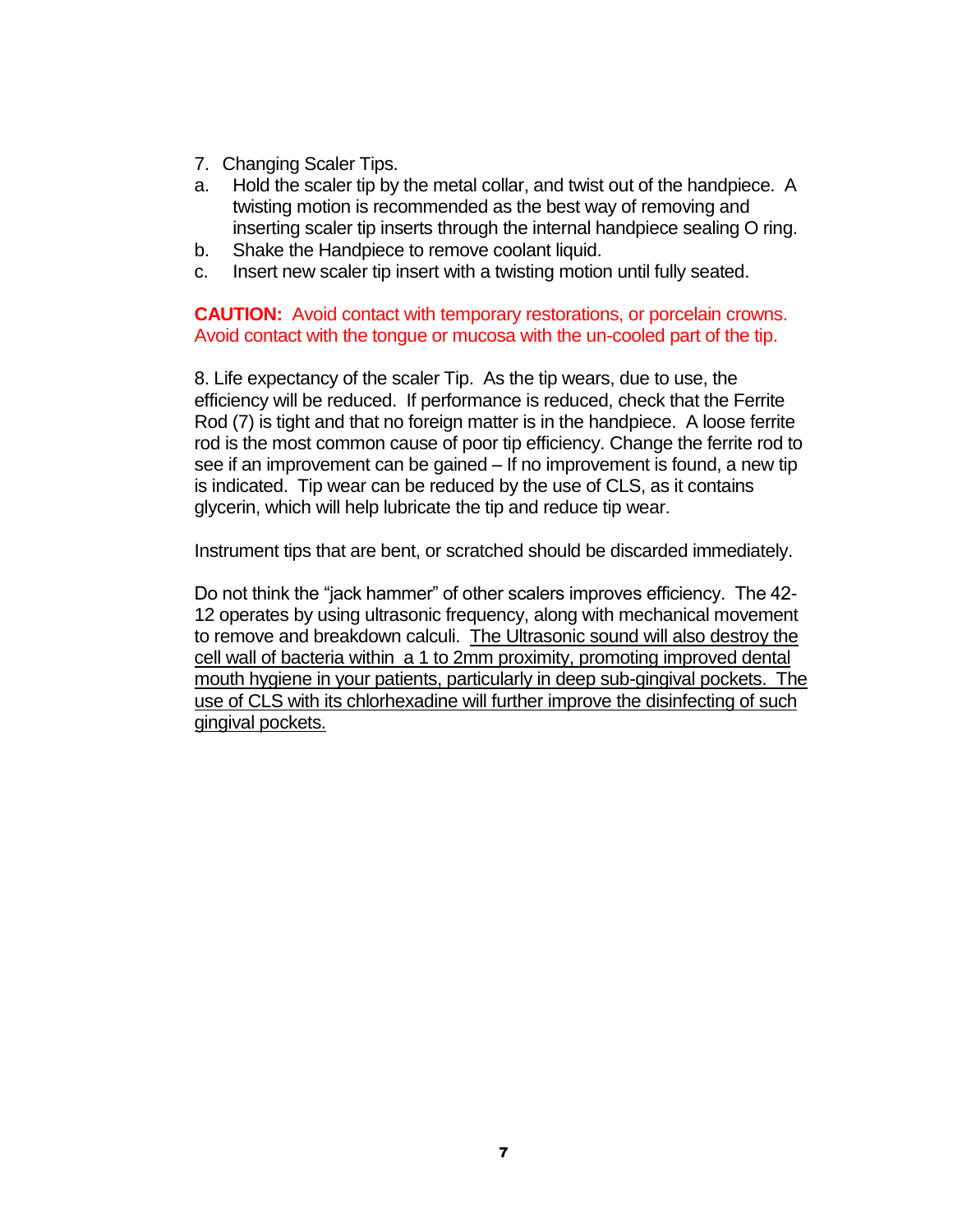#### G. HANDLING & CARE

**1.** The scaler tip inserts – The shape of the tip is vital to the efficiency of the circular motion and ultrasonic effect.**DO NOT SHARPEN, BEND OR RE-SHAPE THE TIP.**

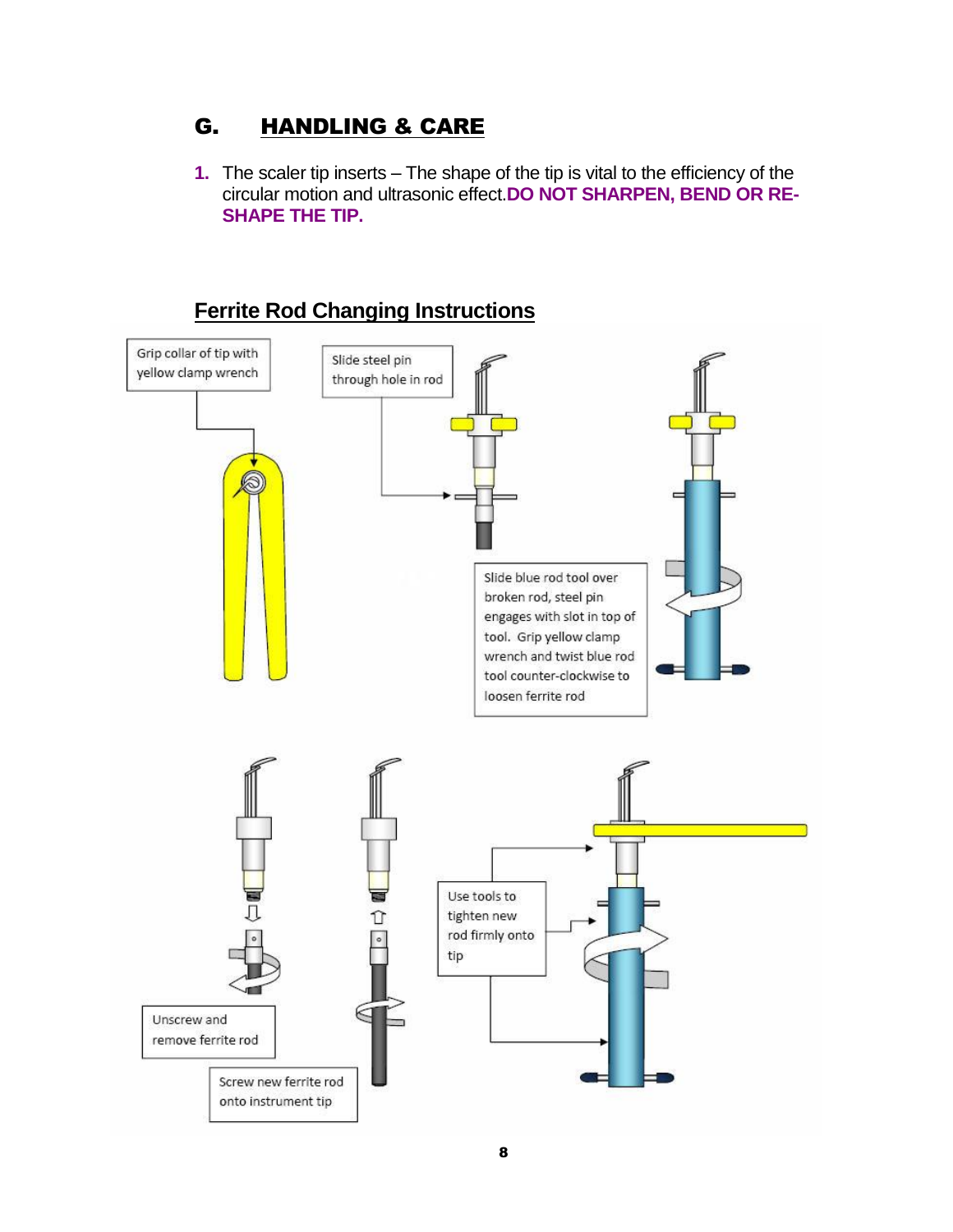#### H. INSTRUMENT TIPS

1. Universal Tip AUS #O6840 US #O0809 **(supplied with 42-12)**



For removal of Supra and Sub-gingival calculi in all areas. For general scaling with moderate calculi.

2. Perio Tip. AUS #O6850 US #O0806 **(supplied with 42-12)**



Removes Supra and sub-gingival calculi in all areas. Particularly useful in sub-gingival pockets, as deep as 13mm. The use of CLS will reduce the pathogens and pocket depth. Use the tip in a similar fashion to a periodontal probe, and keep the tip moving with short strokes at all times.

Other Shaped tips available, please contact iM3.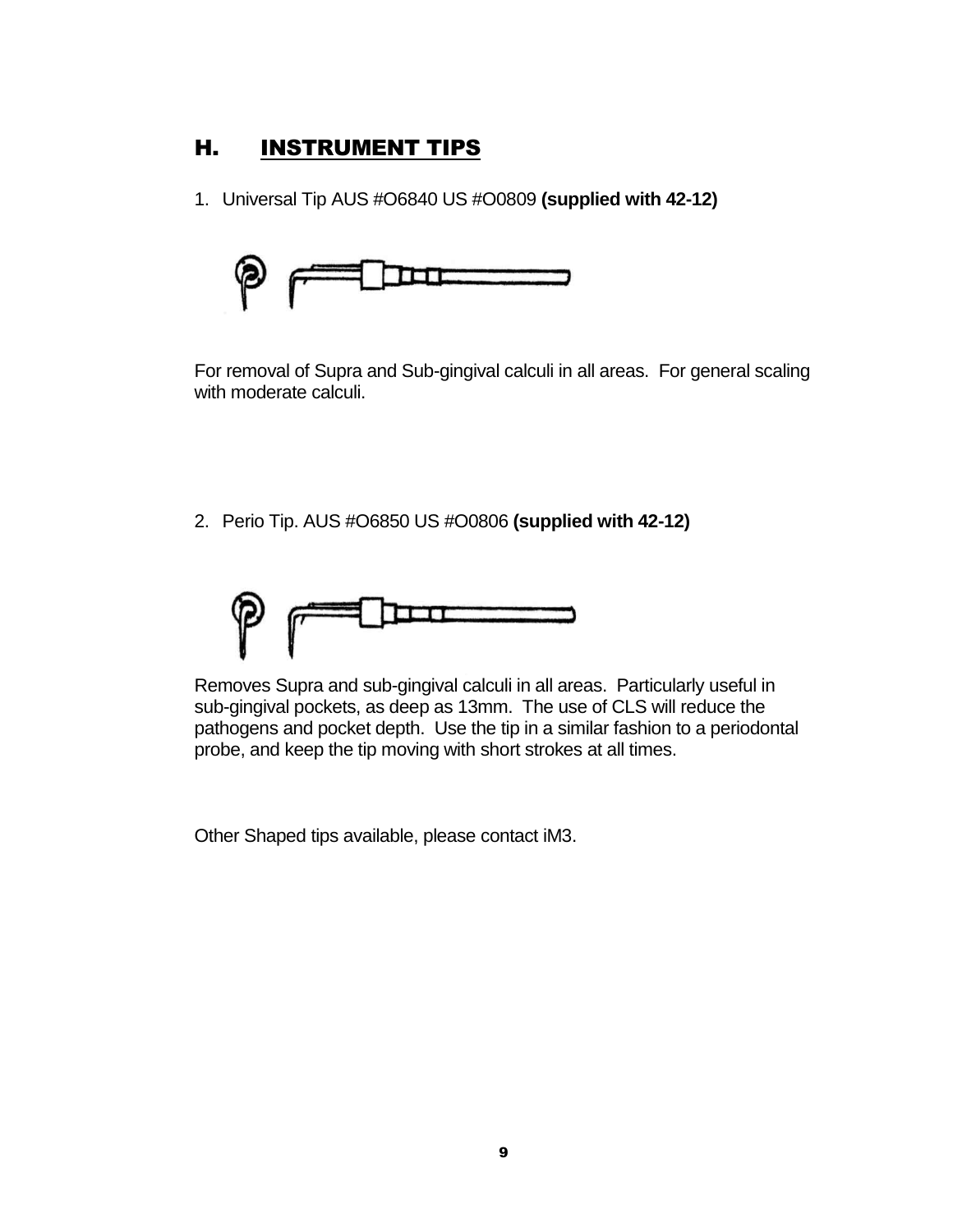## I. TROUBLE SHOOTING

|                | Symptom                      | Cause                     | Remedy                     | Part Code        |
|----------------|------------------------------|---------------------------|----------------------------|------------------|
| $\mathbf{1}$   | Coolant leaking between      | Defective O ring in       | Replace O Ring             | O6890            |
|                | handpiece and connectors     | Handpiece connector       |                            | US 04231)        |
| $\overline{2}$ | Coolant leak between         | Defective O ring in       | Replace O Ring             | O6890            |
|                | H'piece and scaler tip       | Handpiece                 |                            | (US O4232)       |
|                | insert                       |                           |                            |                  |
| 3.             | Coolant in interior of       | Defective O Ring in       | Replace O Ring             | O6890            |
|                | Handpiece                    | Handpiece                 |                            | (US O4233)       |
| 4.             | Scaler tip vibrating, but no | Coolant line blocked.     | Check Filter $-$           | W0530            |
|                | coolant spray                | Flow control valve closed | Open flow control          | (US P7235)       |
|                |                              |                           | valve                      | 16780            |
|                |                              |                           |                            | (US P7056)       |
| 5              | Poor or no tip vibration     | Water in Handpiece        | Empty Handpiece – if       |                  |
|                |                              |                           | re-occurs, replace         |                  |
|                |                              |                           | Handpiece.                 | O6900 (US O1002) |
|                |                              | Ferrite rod loose         | <b>Tighten Ferrite Rod</b> | See Pg 7         |
|                |                              | <b>Broken Ferrite Rod</b> | <b>Replace Ferrite Rod</b> | O6870 (US O1200) |
|                |                              | Tip worn out              | Replace tip                | See Pg 8         |
| 6.             | No Power                     | <b>Blown fuse</b>         | <b>Replace Fuse Slow</b>   | O6891 (US O2153) |
|                |                              |                           | Blow $400mA - 250v$        |                  |

#### J. CLEANING & STERILISING

- 1. Scaler tip insert (6), can be cleaned by chemical or steam autoclaving. Maximum 180º C/ 350ºF.
- 2. Handpiece (4). DO NOT Soak the Handpiece in liquid. Clean by wiping with alcohol, soap or water based disinfectant solutions.

DO NOT USE GLUTARALDEHYDE, FORMALIN SOLUTIONS or any products containing aggressive chemicals. Do not put in ultrasonic cleaners, or soak in liquid chemicals.

Steam sterilise the Handpiece at a maximum temperature of 121ºC / 250ºF (Rubber Pack Cycle). iM3 recommends autoclaving between patients.

3. Control Box & Cord (1) and (3)

Wipe with alcohol, soap or water based disinfectant solution. Solutions suitable for sanitising telephones are generally satisfactory.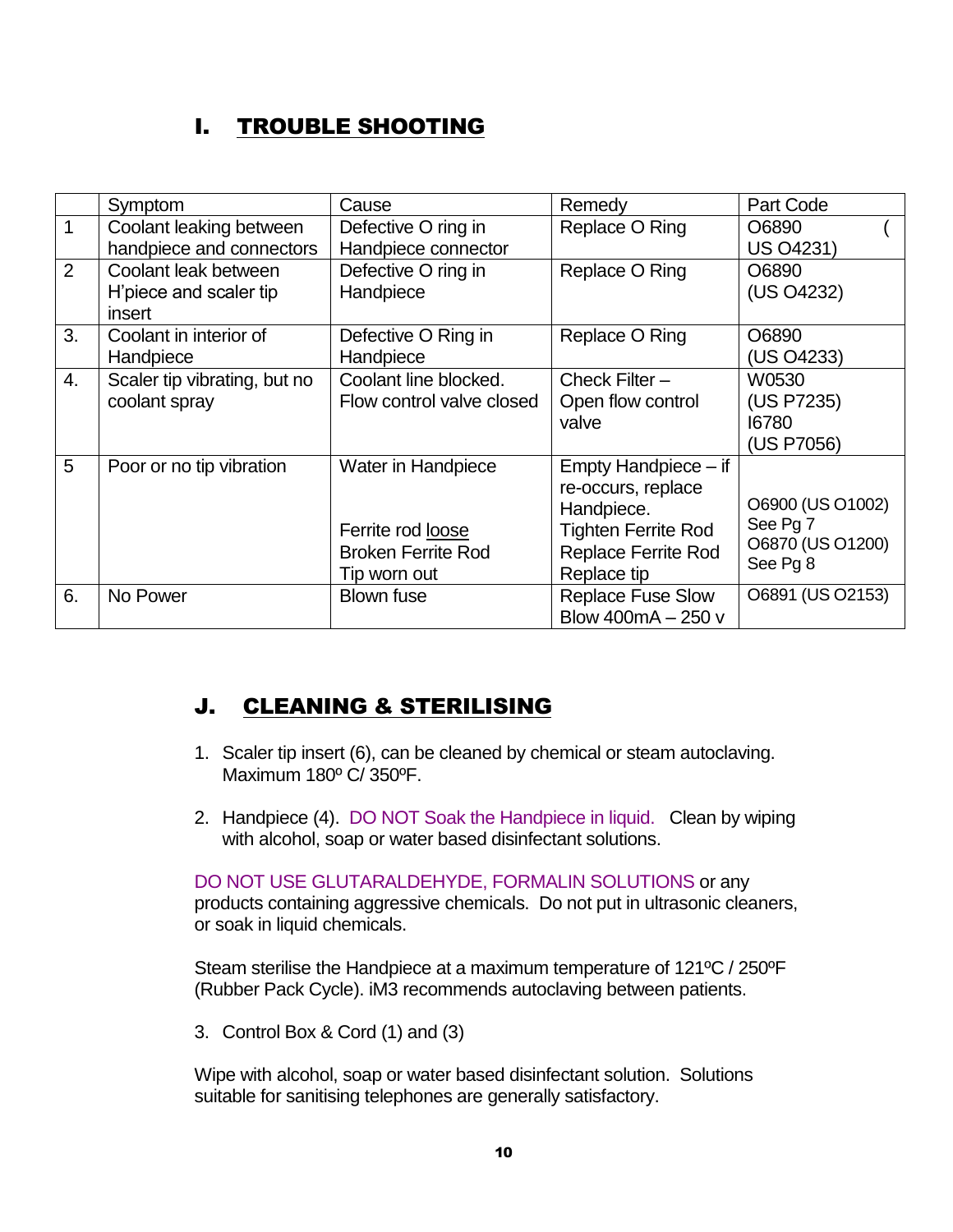### K. SERVICE & REPAIR

Do not attempt to open the control box (1). Service and repair can only be carried out by an approved iM3 Dealer.

The equipment must be used strictly in accordance with the Manufacturer"s Guidelines. Any alteration or repair carried out without the authority of iM3 will void all warranties.

Contact your authorised dealer or:

Service Centres iM3 Inc 12119 NE 99<sup>th</sup> Street Suite 2060 VANCOUVER WA U.S.A. 98682 Telephone: (360) 254 2981 Facsimile: (360) 254 2940

iM3 Pty Limited 9/31-33 Chaplin Drive LANE COVE NSW Australia 2066 Telephone: (61) 2 9420 5766 Facsimile: (61) 2 9420 5677

### L. TECHNICAL DATA

| <b>Product Name:</b>                                                                                           | iM3 42-12 Veterinary Dental Scaler                                                                                                            |
|----------------------------------------------------------------------------------------------------------------|-----------------------------------------------------------------------------------------------------------------------------------------------|
| <b>Mains Connection:</b><br>Type:<br><b>Mains voltage:</b><br><b>Mains frequency:</b><br><b>Primary Fuses:</b> | Single phase with protective grounding.<br>100 to 240 Vac (at option)<br>50/60 Hz<br>400 mA 250 V slow blow                                   |
| <b>Classification:</b>                                                                                         | Class 1, type B (IEC 601-1)                                                                                                                   |
| Max. power consumption:                                                                                        | 20W (20VA)                                                                                                                                    |
| Water supply pressure:                                                                                         | 1 to 3 bar (15-42 PSI)                                                                                                                        |
| <b>Manufacturer:</b>                                                                                           | iM3 Pty Ltd<br>9/31-33 Chaplin Drive<br>Lane Cove NSW 2066<br>Sydney, Australia<br>Telephone: 61 - 2 9420 5766<br>Facsimile: 61 - 2 9420 5677 |